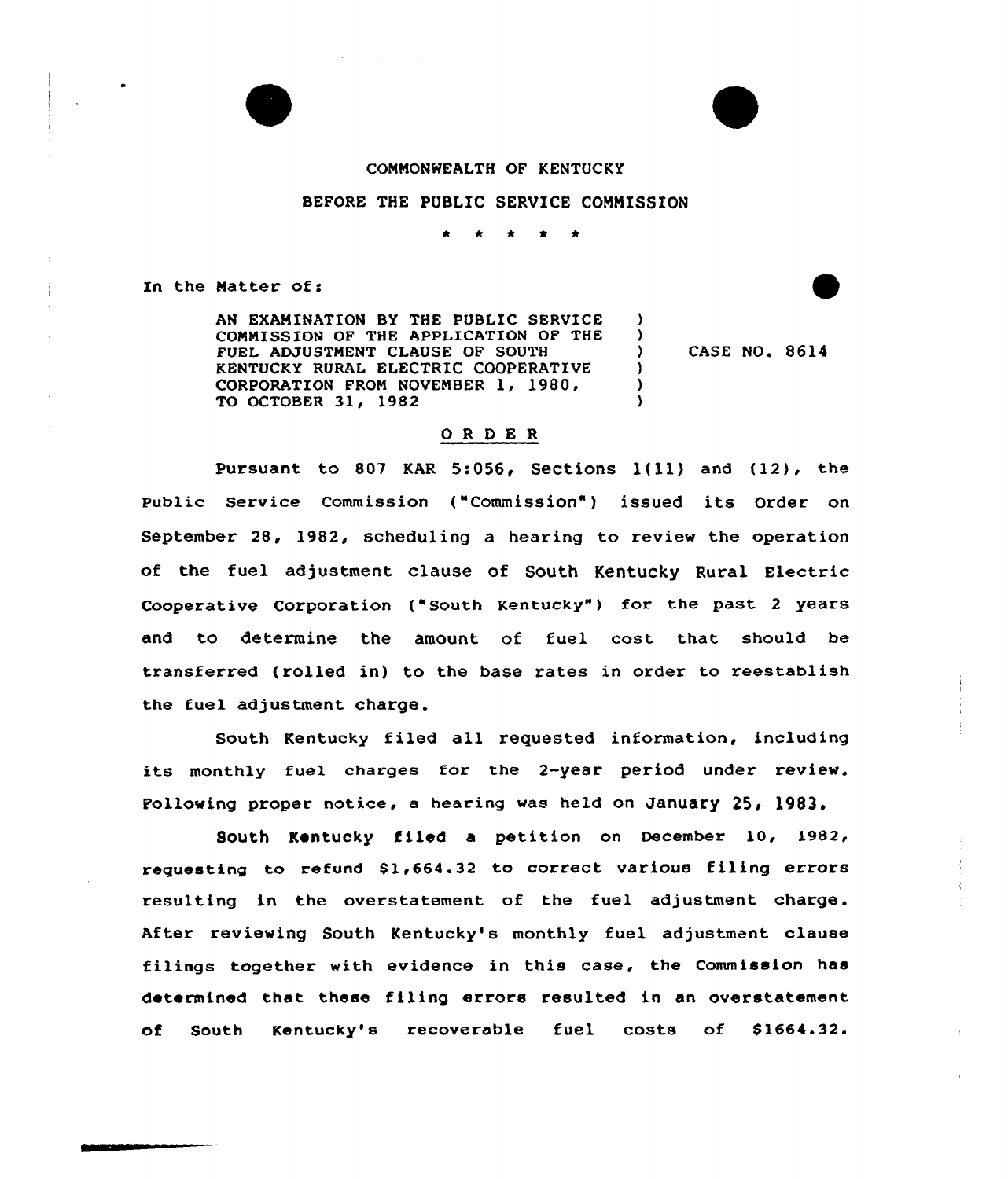



Therefore, the Commission is of the opinion that South Kentucky should adjust its next monthly fuel adjustment clause filing by S1664.32.

The Commission approved a transfer {roll-in) of 3.11 mills per KWH to the base rates of South Kentucky's wholesale supplier, East Kentucky Power Cooperative, Enc. {"East Kentucky" ), in Case Ho. 8588. Approval of East Kentucky's proposal requires that South Kentucky also be authorized to roll in those same fuel costs to its base rates.

The Commission has reviewed the monthly fuel adjustment clause filing made by South Kentucky in conjunction with the schedule of over-or under-recovered fuel costs filed in this proceeding. This review indicates that the Commission should revise the monthly fuel adjustment clause filing form to minimize errors.

The commission, having considered the evidence of record and being advised, is of the opinion and finds that:

l. with the exception of the filing errors discussed herein, South Kentucky has complied in all material respects with the provisions of 807 KAR 5:056.

2. South Kentucky should adjust its next monthly fuel adjustment clause filing by S1664.32 to correct previous filing errors.

3. South Kentucky's wholesale supplier has been authorized to transfer (roll in) to its base rates fuel costs of 3.11 mills per KWH in Case No. 8588.

 $-2-$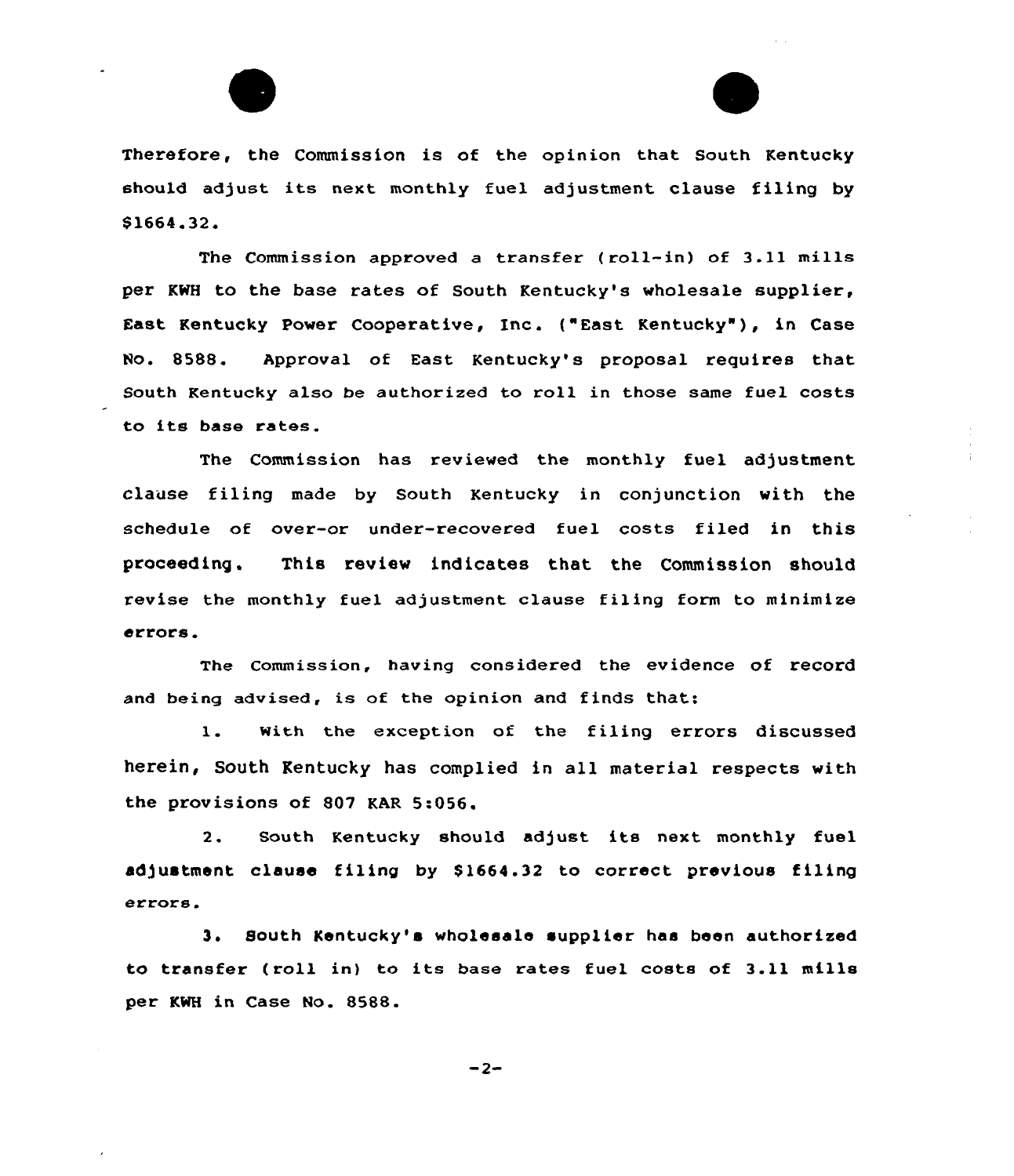4. South Kentucky should be authorized to increase the rates charged its customers by 3.38 mills per KWH in order to transfer fuel costs rolled in by East Kentucky from the fuel adjustment clause to the base rates pursuant to the Commission's Order in Case No. 8588 and applicable line loss, and this can best be accomplished by an energy adder to each KNH sold.

5. The revised rates and charges in Appendix <sup>A</sup> are designed to reflect the transfer af fuel costs from the fuel adjustment clause rate to the base rates.

6. The monthly fuel adjustment clause filing form currently being filed by South Kentucky should be revised.

IT IS THEREFORE ORDERED that the charges collected by South Kentucky through the fuel adjustment clause for the period November 1, 1980, through October 31, 1982, be and they hereby are approved.

IT IS FURTHER ORDERED that South Kentucky be and it hereby is authorized to transfer to its base rates fuel costs transferred by its wholesale supplier pursuant to Case No. 8588.

IT IS FURTHER ORDERED that the rates in Appendix <sup>A</sup> be and they hereby are approved for service rendered by South Kentucky an and after June 1, 1983, which is also the effective date for East Kentucky.

IT IS FURTHER ORDERED that within 30 days from the date of this order south Kentucky shall file with the commission its revised tariff sheets setting out the rates approved herein.

IT IS FURTHER ORDERED that the revised monthly fuel clause form in Appendix 8 shall be used by South Kentucky for all filings

 $-3-$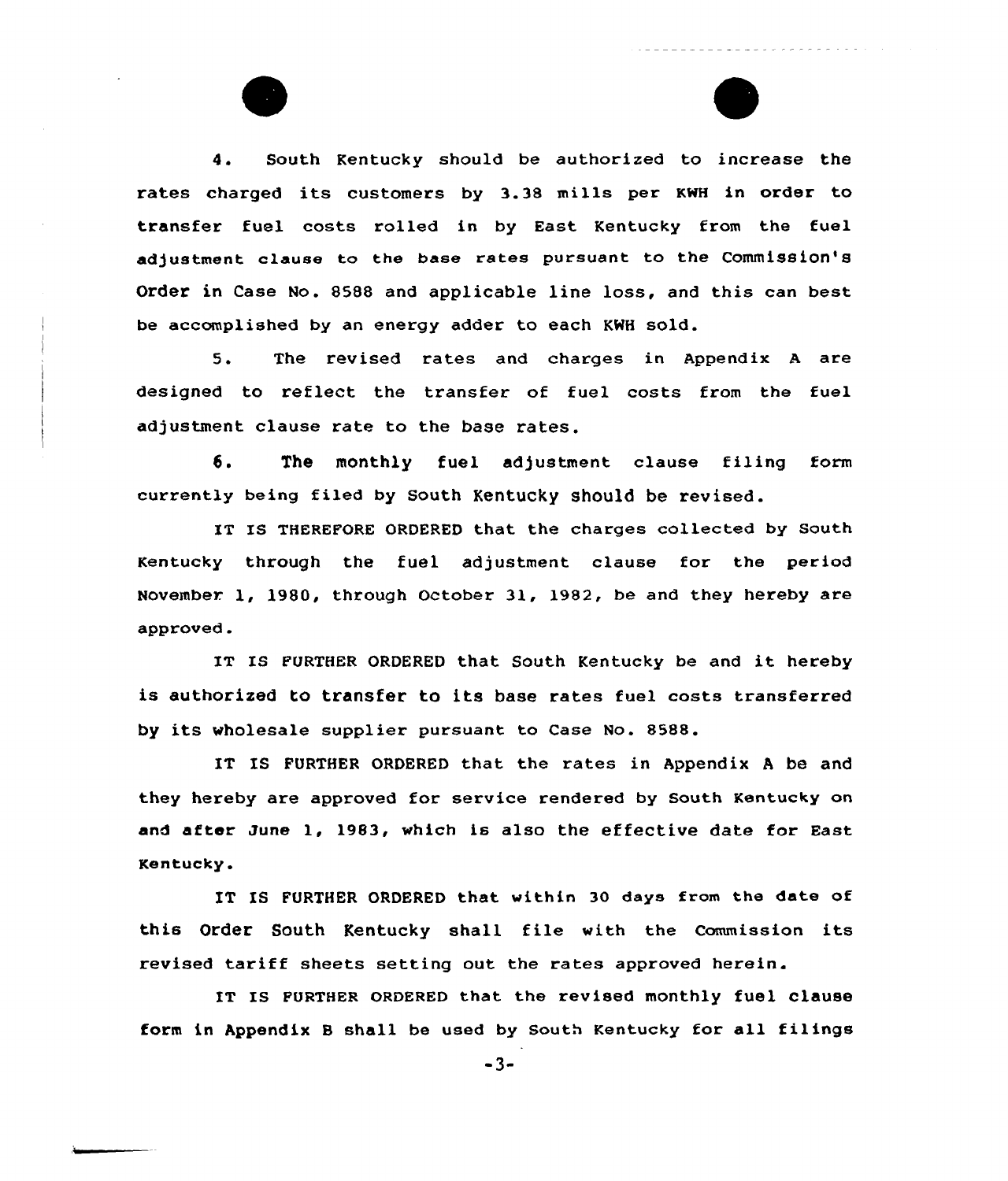

IT IS FURTHER ORDERED that South Kentucky shall adjust its next monthly FAC filing by \$1664.32 using a separate line item as shown in Appendix C.

Done at Frankfort, Kentucky, this 3rd day of June, 1983.

PUBLIC SERVICE CONMISSION

 $\overbrace{\text{Chairman}}$ 

and -Chairman

Commissioner

ATTESTs

**Secretary**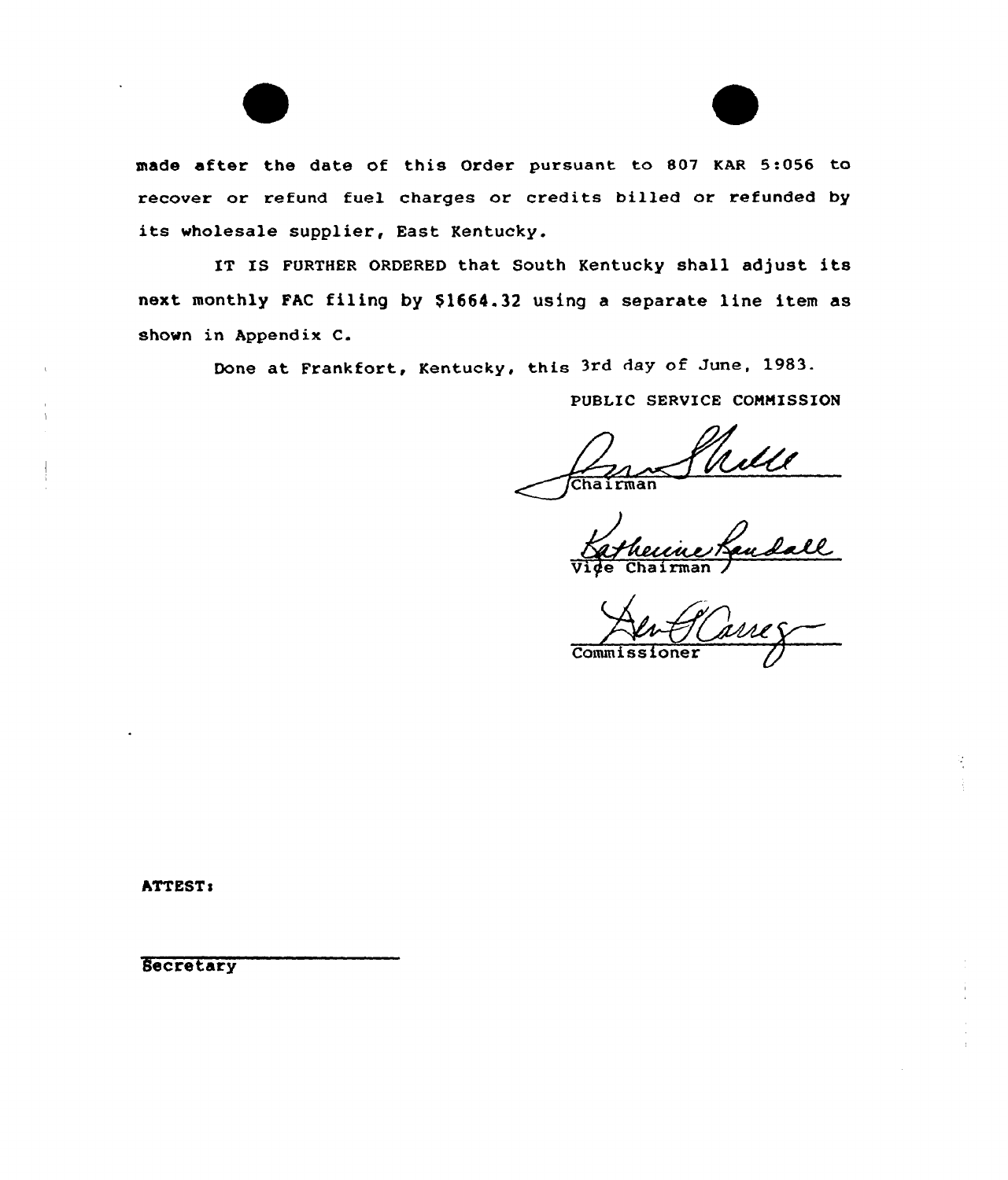## APPENDIX A

APPENDIX TO AN ORDER OF THE KENTUCKY PUBLIC SERVICE COMMISSION IN CASE NO. 8614 DATED JUNE 3, 1983

The following rates and charges are prescribed for the customers in the area served hy South Kentucky kural Electric Cooperative Corporation. All other Tates and charges not specifically mentioned herein shall remain the same as those in effect under authority of this Commission prior to the date of this Order.

#### S CHEDULE A RESIDENTIAL, FARM AND NON-FARM SERVICE\*

#### PATES PER MONTH:

| Consumer Charge - No KWH            |  |  |        |
|-------------------------------------|--|--|--------|
| Usage $\bullet$ $\bullet$ $\bullet$ |  |  | \$5.00 |

Energy Charge:

First 700 KWH Per Month  $Q \rightarrow \bullet$ All over  $700$  KWH per Month . . . ,06292 .05665

> SCHEDULE B SHALL COMMERCIAL RATE\*

RATES PER MONTH:

Consumer Charge - No KMH Usage . . . S6.00

Energy Charge:

| First                          |  | 1,000 KWN per Month @ | \$.06795 |
|--------------------------------|--|-----------------------|----------|
| All Over 1,000 KWH per Month @ |  |                       | \$.06288 |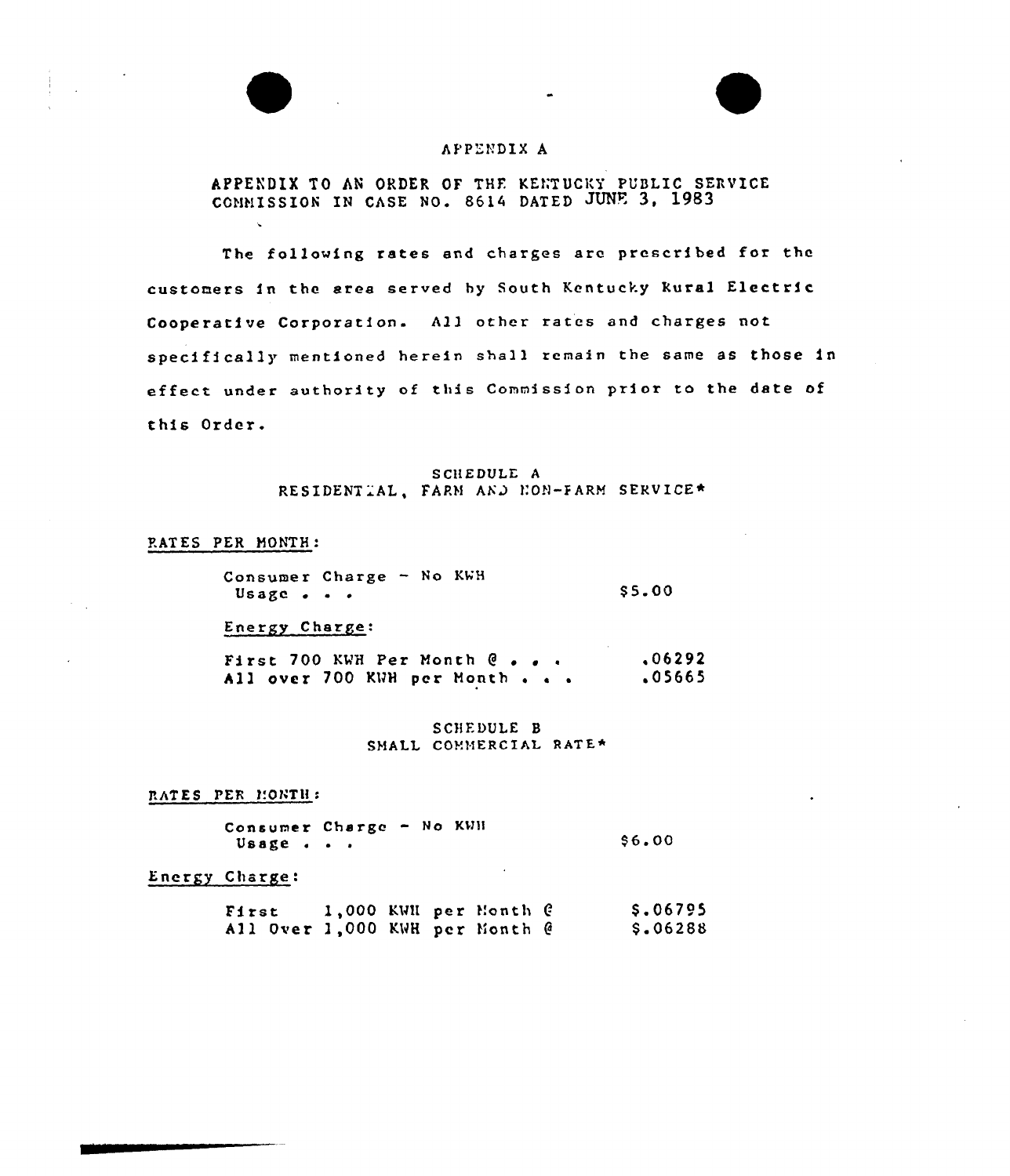

## RATES PER MONTH:

| Consumer Charge - No KWH |  |        |
|--------------------------|--|--------|
| $\n  Usage$              |  | S10.00 |

## Demand Charge:

Demand Charge:<br>Billing Demand per KW per Month (\$5.66)

## Plus Energy Charge:

 $\sim$ 

| First |                              |  | 3,500 KWH per Month @ | S.04539  |
|-------|------------------------------|--|-----------------------|----------|
| Next  |                              |  | 6.500 KWH per Month @ | S.04384  |
|       | Next 140,000 KWH per Month @ |  |                       | S.04085  |
|       | Next 150,000 KWH per Month @ |  |                       | S.04073  |
|       | Over 300,000 KWH per Month @ |  |                       | \$.04064 |

## SCHEDULE OPS OPTIONAL VOMER SERVICE\*

# RATES PER MONTH:

| Consumer Charge - No KWH      |  |         |
|-------------------------------|--|---------|
| Usage $\cdot$ $\cdot$ $\cdot$ |  | \$10.00 |

# Energy Charge

| First 3.500 KWH per Month @<br>Next 6.500 KWH per Month @<br>Next $140,000$ KWH per Month $\theta$ |  |  | S.07389<br>.07142<br>.06666 |
|----------------------------------------------------------------------------------------------------|--|--|-----------------------------|
| Next 150,000 KWH per Month &<br>Over $300,000$ KWH per Month $\theta$                              |  |  | .06647<br>.06633            |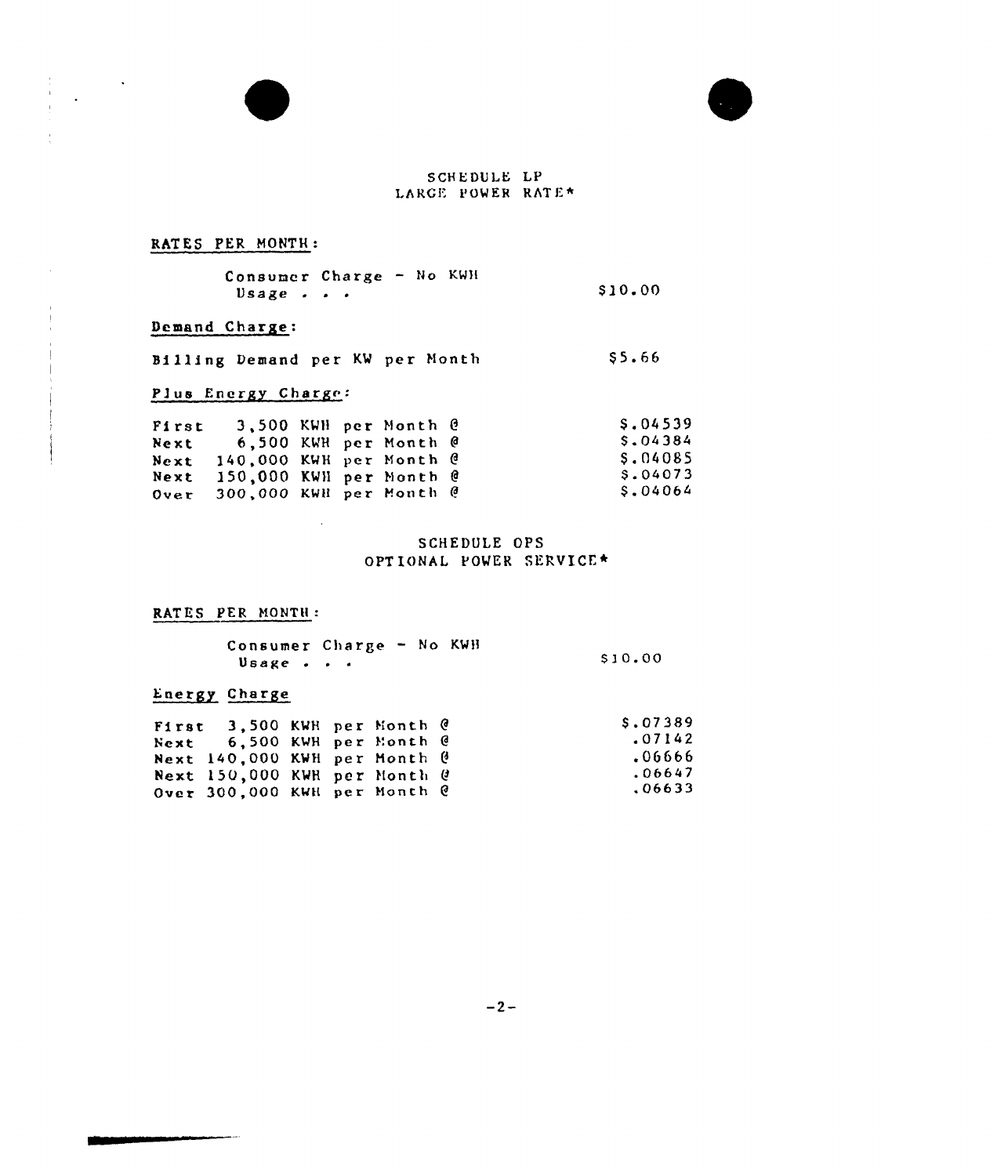

#### Rate:

Mercury Vapor Bulbs

| Up to and including 175 Watts<br>$(74$ KWH/Light) |  | <b>S4.11</b> |
|---------------------------------------------------|--|--------------|
|                                                   |  |              |

Excess of 175 Watts up to and including 400 Watts 6.77  $(162$  KWH/Light)

#### Sodium Bulbs

Up to and including 150 Watts  $(63$  KWH/Light)  $5.22$ 

Excess of 150 Watts up to and including 360 Watts (135 KWH/  $L1ght)$ 7.56

SCHEDULE OL OUTDOOR LIGHTING SERVICE - SECURITY LIGHTS\*

#### Rates:

 $\omega$   $\omega$ 

175 Watt Mercury Vapor - Metered  $$4,32$ 175 Watt Mercury Vapor - unmetered 5.79  $(74$  KWH/Light)

> SCHEDULE TVB UNMETERED COMMERCIAL SERVICE\*

#### CLASS AND RATES FER MONTH:

Cable TV Amplifiers -  $(75$ KWR per Month) . . .  $$7.31$ 

## \*Fuel Clause Adjustment

All rates are applicable to the Fuel Adjustment Clause and may be increased or decreased by an amount per KWH equal to the fuel adjustment amount per KWH as billed by the Wholesale Power Supplier plus an allowance for line losses. The allowance for line losses will not exceed 10% and is based on a twelve-month moving average of such losses. This fuel Clause ta aubject to all other applicable provisions as set out in 807 KAR 5:056.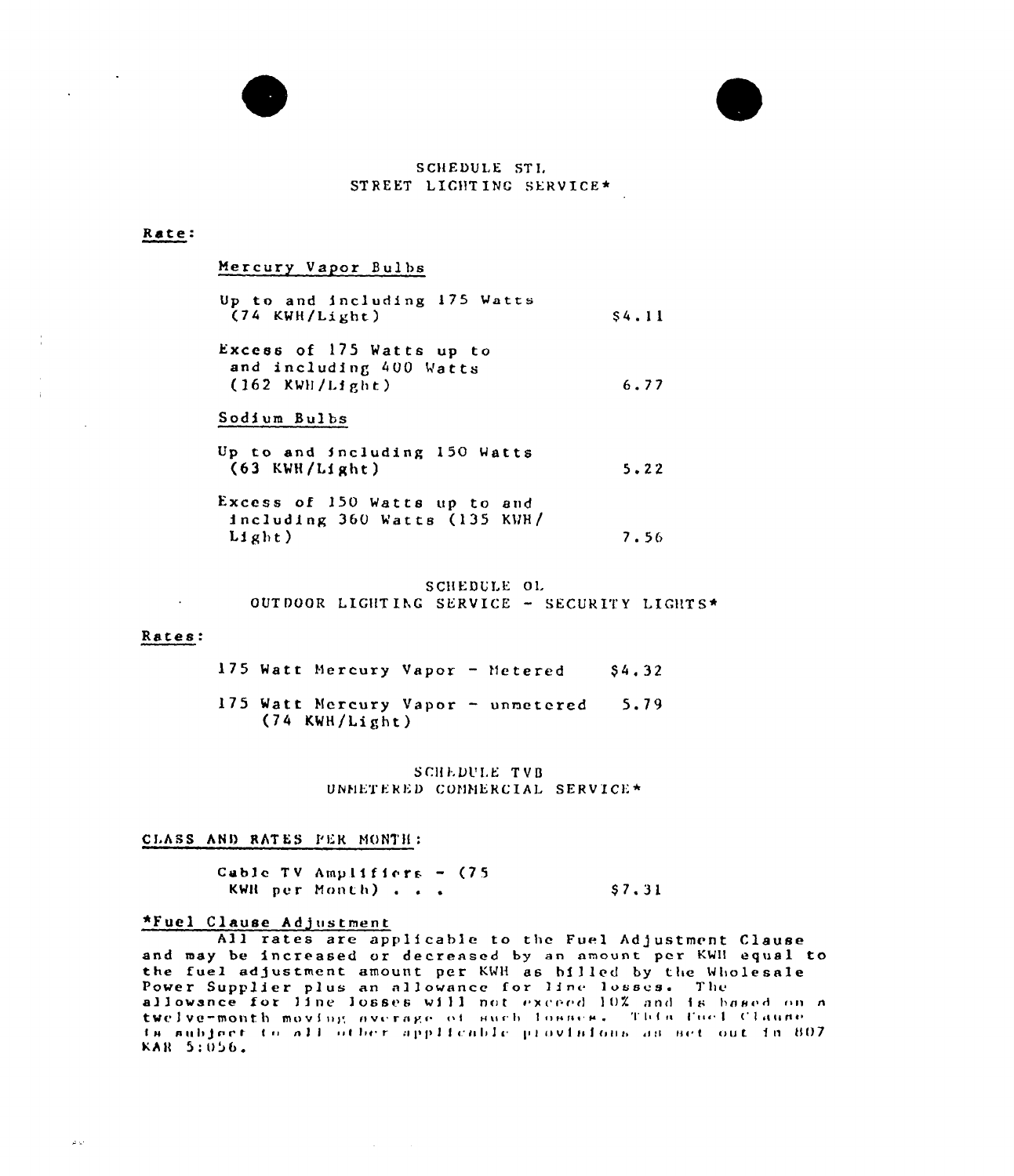| <b>CALLED</b>        |
|----------------------|
| <b>End</b>           |
| $\ddot{\phantom{0}}$ |
| <b>CLAUS</b>         |
| <b>Control</b>       |
| ć                    |

|                                                                                                          | Page I of 3                                                                                          |
|----------------------------------------------------------------------------------------------------------|------------------------------------------------------------------------------------------------------|
| COMPANY:                                                                                                 | POWER SUPPLIER:                                                                                      |
| Disposition of<br><b>Finer SY</b><br><b>FRITZ</b><br>ŧ<br><b>Honth of:</b>                               | Purchased<br>Power<br>$\mathbf{I}$<br><b>Honth of:</b>                                               |
| سم<br>•<br>Teter<br>Purchases                                                                            | سو<br>مبا<br>$\ddot{\cdot}$<br>Fuel Adjustment Charge (Credit):<br>Billed by supplier                |
| Sales<br>(Ultimate<br>Consumer)                                                                          | $\mathbf{\hat{a}}$<br>(Jver)<br>Under Recovery (L12)                                                 |
| $\ddot{\cdot}$<br>$\ddot{\phantom{0}}$<br>Total Sales<br>Company Use<br>$(1.2 + 1.3)$                    | ຸ¤<br>Ċ.<br>Recoverable Fuel Cost<br>Unrecoverable - Schedule 2<br>(113 A+B-C)                       |
| <u>ب</u><br>Line Loss & Unaccounted for                                                                  | $\mathbf{14}$<br>Number of KNII Purchased                                                            |
| $(11)$ less $1.4$                                                                                        | i.S.<br>Supplier's FAC:<br>↭<br>per KMH (L13A + 14)<br>÷,                                            |
| $\frac{(\text{12.1})}{(\text{12.1})}$<br>or Under Recovery<br>J.<br>Honth<br>of:                         | Line<br>Loss                                                                                         |
| $\ddot{\cdot}$<br>Last<br>FAC Rate Billed Consumers                                                      | ió.<br>Last<br>$\overline{z}$<br>Months Actual (Z) -                                                 |
| $\mathbf{L}$<br>ssozg<br><b>97 No</b><br>KWR Billed at the<br>Rate                                       | 18.<br>$\mathbf{1}$<br>Line<br>Last Month Used to Compute L16<br><b>Loss</b><br>for Month on L17 (%) |
| $\ddot{\bullet}$<br>$\cdot^{\infty}$<br>Net KWH B111cd<br>Adjustments to Billing (KWH)<br>at the Rate on | Calculation of<br>$(15 + 11)$<br>FAC Billed Consumers                                                |
| $16(17 \pm 18)$                                                                                          | $\mathbf{5}$ .<br>Sales as a Percent of Purchases<br>percentage on L16)                              |
| $\overline{5}$<br>Compute L6<br>Fuel Charge<br>$(c_{\text{red}})$<br><b>Used</b> to                      | 20.<br>Recovery Rate \$ per KMI<br>(100% less                                                        |
| $\overline{1}$<br>from L6 (net<br><b>DAS</b><br>Revenue<br>of billing adj.)<br>(Refund) Resulting        | $\frac{21}{22}$ .<br><b>DVI</b><br>$(113D + 114)$<br>ø<br>ber KMH (L20 + L19)                        |
| 12.<br>Total (Over) or Under<br>Recovery (L10 less L11)                                                  | DVJ<br>$\overline{\boldsymbol{\tau}}$<br>per KWI<br>$(121 \times 100)$                               |
| Line<br>22<br>reflects<br>a Fuel Adjustment Charge<br>(215)<br>$\frac{1}{2}$<br>'n.                      | per KWH to be applied to bills rendered on and after                                                 |
| 61<br>Issued on:                                                                                         | 19.                                                                                                  |
| Issued by:<br>Title:                                                                                     |                                                                                                      |
| Address:<br>Telephone:                                                                                   |                                                                                                      |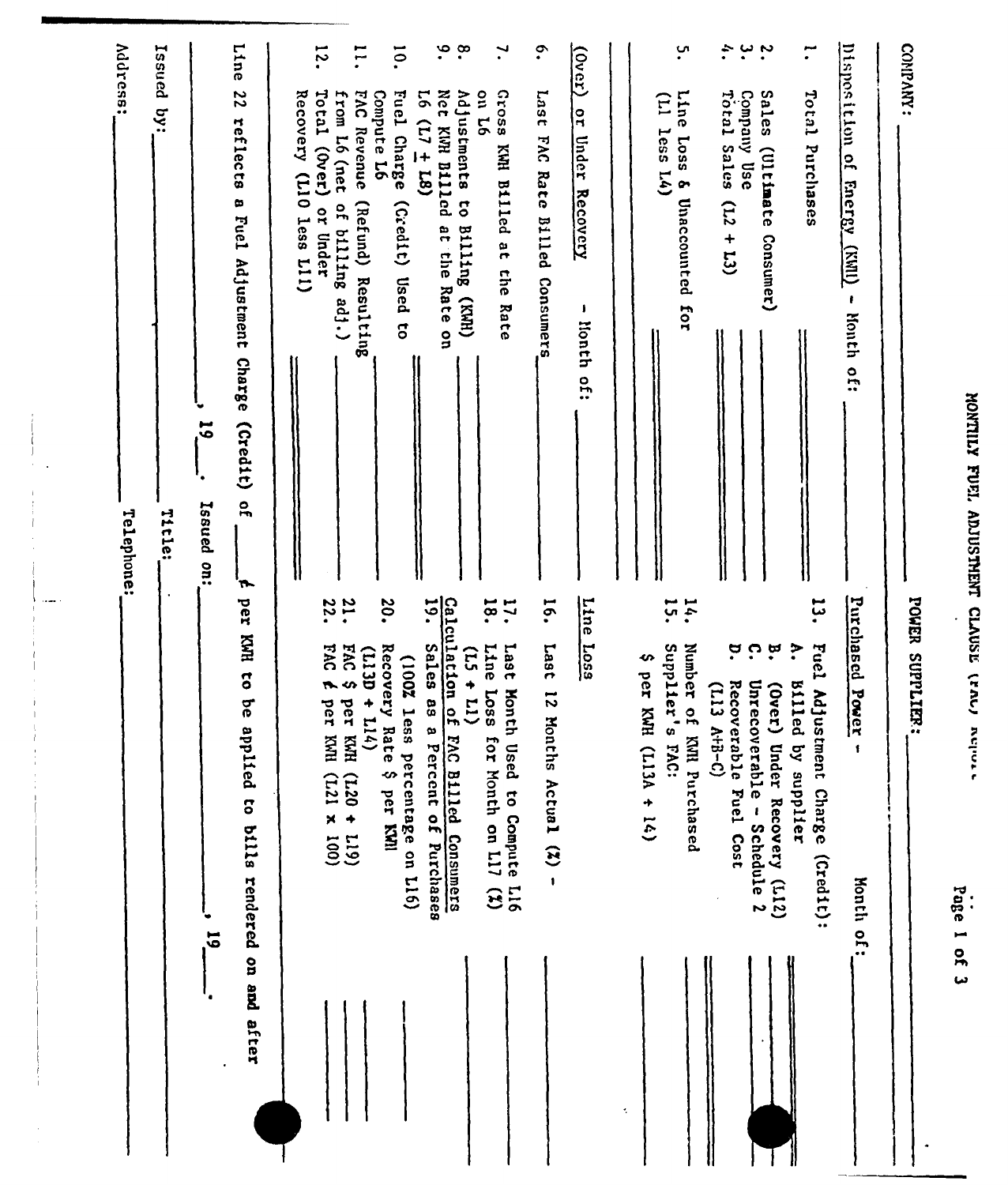|                                                                                                                                                            | <b>APPENDIX B</b><br><b>PAGE 2 OF 3</b>                                                                                     |
|------------------------------------------------------------------------------------------------------------------------------------------------------------|-----------------------------------------------------------------------------------------------------------------------------|
|                                                                                                                                                            | SCHEDULE 1<br>TWELVE MONTH ACTUAL LINE LOSS<br>FOR FUEL ADJUSTMENT CHARGE COMPUTATION<br>FOR $\sim$ 198                     |
|                                                                                                                                                            | (a) (b) (c)<br>(d)<br>KWH PURCHASED KWH SOLD OFFICE USE KWH LOSSES                                                          |
| Previous twelve months total $-$<br>Less: Prior year-current month total -<br>Plus: Current year-current month total -<br>Most Recent Twelve Month Total - |                                                                                                                             |
|                                                                                                                                                            | (d) $\bullet$ (a) $\bullet$ $\bullet$ $\bullet$ $\bullet$ $\bullet$ Enter on line 16 of the current month's<br>(FAC) Report |

i sa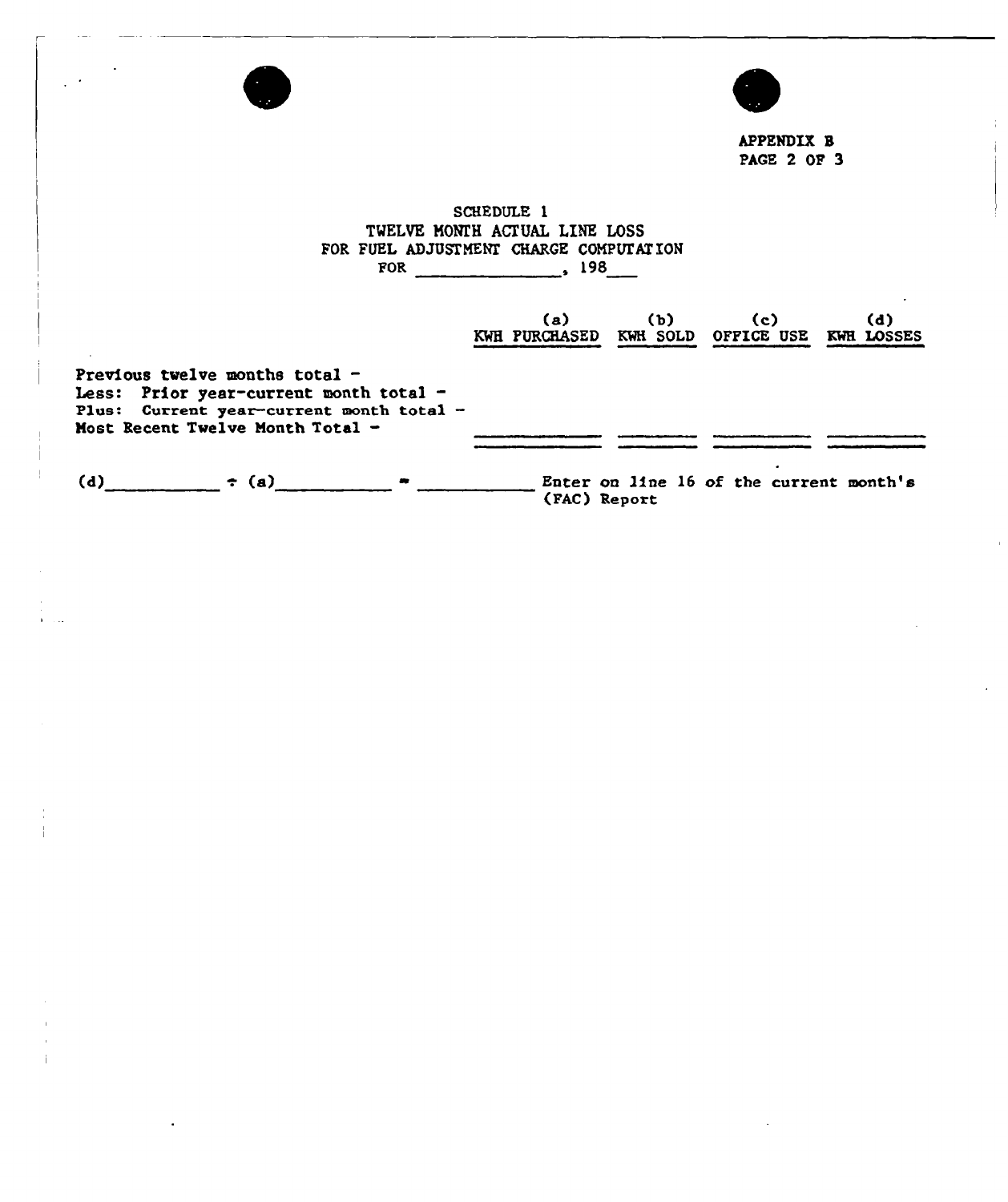



● その後は、「またのは、

SCHEDULE 2 CALCULATION OF UNRECOVERABLE FUEL COST DUE TO EXCESSIVE LINE LOSS FOR THE MONTH ENDED

| 1.    |                | Purchases For the Month (KWH)                                                                  |  |
|-------|----------------|------------------------------------------------------------------------------------------------|--|
| 2.    |                | Less Line Loss $(10\% \times L1)$                                                              |  |
| 3.    |                | Sales (L1 less L2)                                                                             |  |
| 4.    |                | Unrecoverable Fuel Charge Per KWH:                                                             |  |
|       | $\mathbf{a}$ . | FAC Rate based on Actual Line Loss<br>(Current Month's Report L15 $\div$ (100% Less L16) \$    |  |
|       | Ъ.             | FAC Rate based on 10% Line Loss<br>(Current Month's Report L15 $\div$ 90%)                     |  |
|       | $\mathbf{c}$ . | Increment unrecoverable                                                                        |  |
| 5.    |                | Unrecoverable Fuel Cost - $(L4c \times L3$ enter on Line<br>13c of current month's FAC report) |  |
| Note: |                | This schedule is to be filed for each month that the 12 month actual                           |  |

Line Loss exceeds 10% and the amount billed by the supplier is a Line Loss exceeds IV% and the amount billed by the supplier is a<br>charge. This schedule is not to be filed if the amount billed by<br>the supplier is a credit.

 $\pmb{\epsilon}$